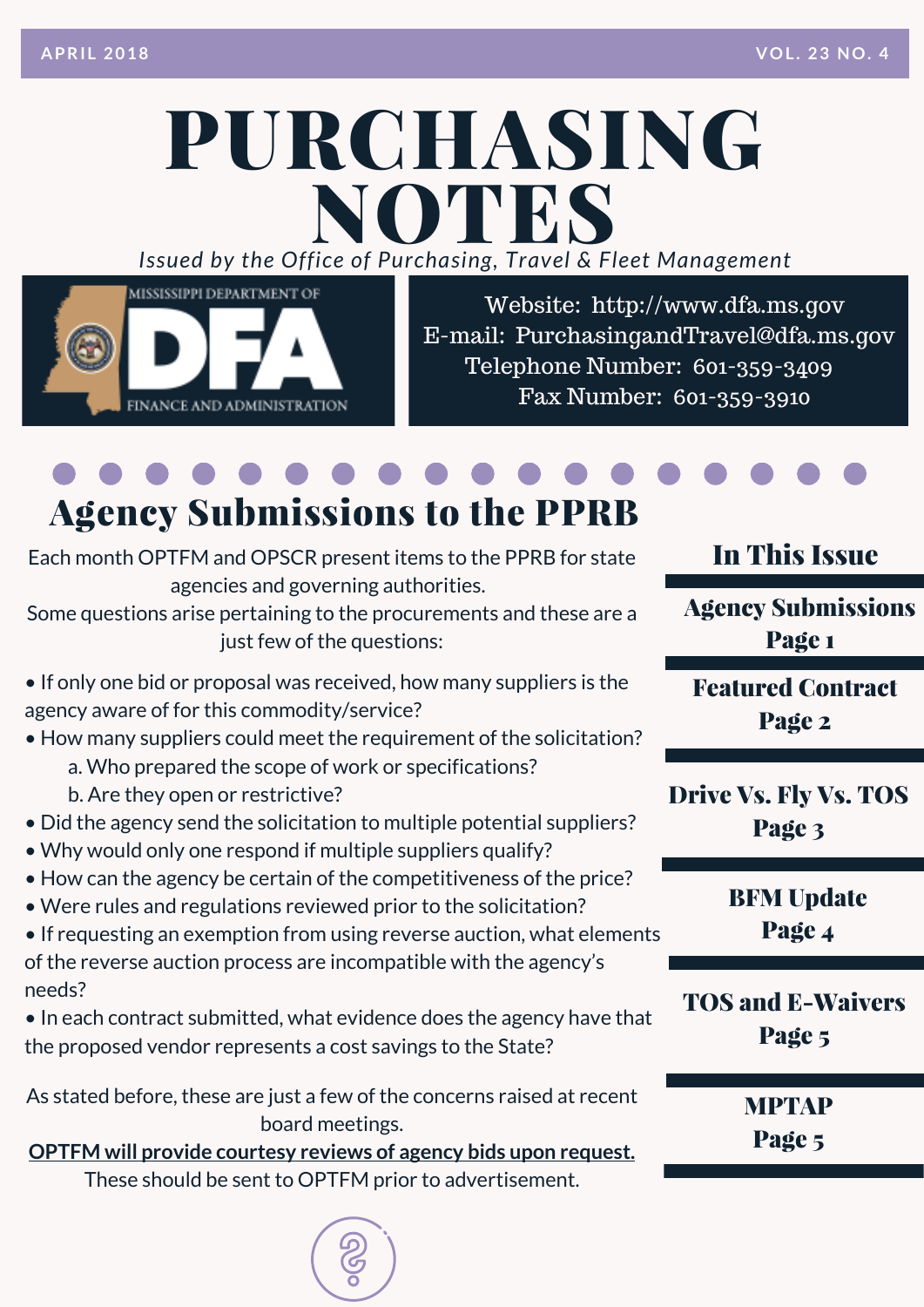#### Featured Contract

Commodity: This negotiated State Contract features Grounds Maintenance Equipment which includes Mowers, Landscape Equipment, Tractors, Golf Carts and Utility Vehicles.

Type of contract: Negotiated contract. This negotiated contract consists of four (4) main categories with a variety of items. State agencies and governing authorities may buy from any of the vendors listed in the product category from this contract. They may choose to negotiate a price from any other vendor following the purchasing procedures set forth in Section 31-7-13 (a), (b), or (c) and that the price shall not exceed the negotiated contract price. Not all of the contract vendors are the same in each category. So it is important to check the vendors first for the specified items. This contract was developed to give the State agencies and governing authorities the best source of selection for their need.

Dates of Contract: March 1, 2018 – February 28, 2019

Vendors on Contract: There are currently twenty- eight (28) vendors who offer a variety of products mentioned above. To view a listing of all the contracts and the products being offered visit the following website: http://www.dfa.ms.gov/dfa-offices/purchasing-travel-and-fleetmanagement/purchasing-and-travel/negotiated-contracts/g-h-i/grounds[maintenance-equipment-tractors-landscape-maintenance-golf-maintenance](http://www.dfa.ms.gov/dfa-offices/purchasing-travel-and-fleet-management/purchasing-and-travel/negotiated-contracts/g-h-i/grounds-maintenance-equipment-tractors-landscape-maintenance-golf-maintenance-and-golf-carts-and-utility-transport-vehicles/)and-golf-carts-and-utility-transport-vehicles/



Contract Analyst: Steve Tucker, Stephen.Tucker@dfa.ms.gov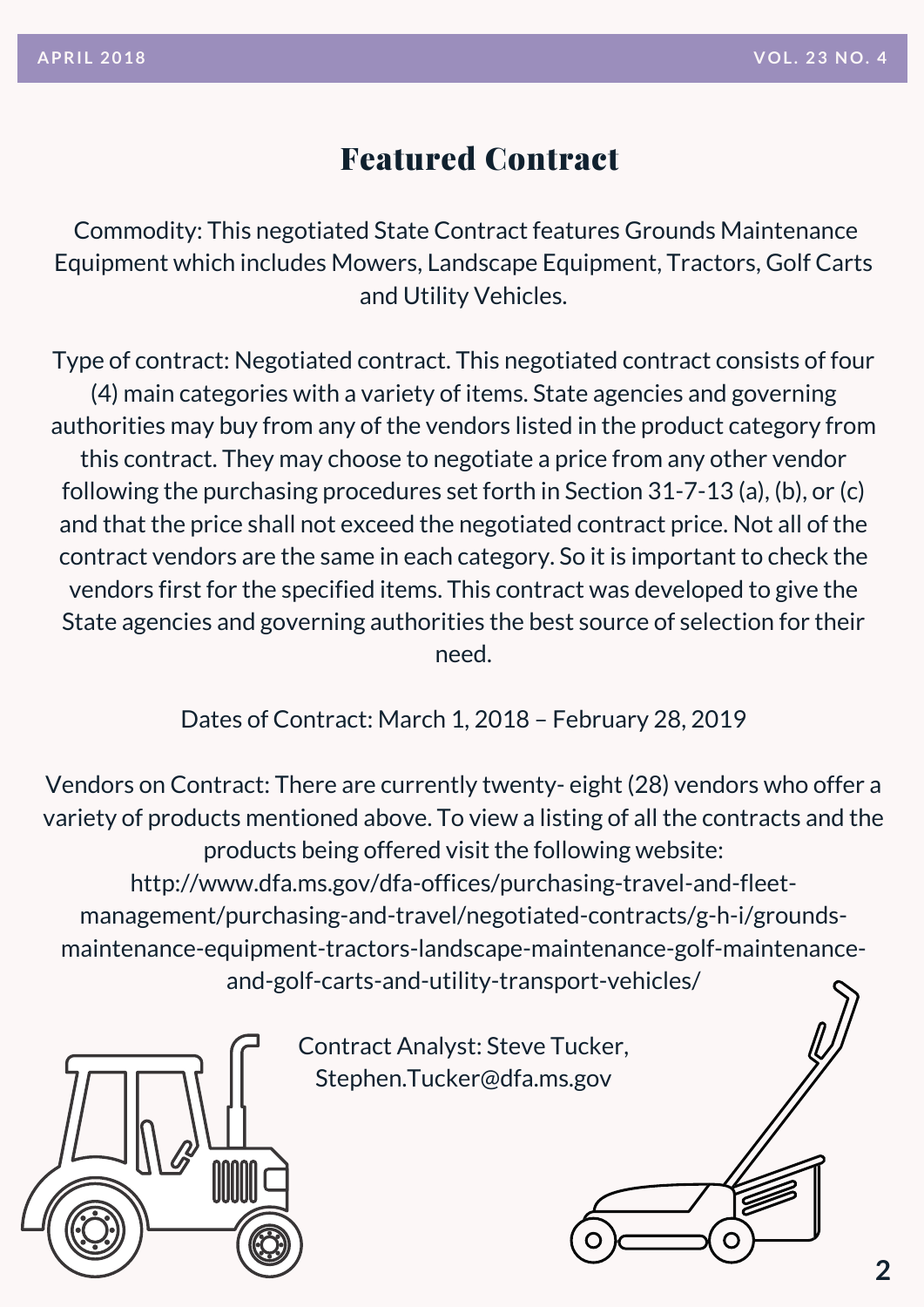#### Drive vs. Fly vs. Trip Optimizer System

When deciding when to drive a rental car or private vehicle (POV) or to fly to an approved travel location, there are steps that should be taken to ensure that the most cost effective route would be utilized by the traveler. Overall, the total travel expenses reimbursed, including meal and lodging costs incurred as a result of driving instead of flying, shall not exceed the cost of the lowest [unrestricted](http://www.dfa.ms.gov/media/1567/travelcardprogramcoordinatordesignation.pdf) air fare unless a complete written justification signed by the employee's Agency Head determines that it is in the best interest of the agency that the employee drive, or that, on comparison of "total driving" and "total flying" expenses, it is less expensive to drive than to fly.

- 1. Determine Total Cost of Driving
	- a. "Total cost of driving" shall include:
		- i. The total dollar amount meals that will be eaten to the approved travel location and back
		- ii. The total dollar amount of lodging costs between starting point (primary duty [station/employee's](http://www.dfa.ms.gov/media/6230/tos-0118.xls) home) and approved travel location and back
		- iii. Mileage from the starting point (primary duty station/employee's home) and approved travel location and back calculated at the official rate for mileage reimbursement when a private vehicle is used for state business
- 2. Determine Total Cost of Flying
	- a. "Total cost of flying" shall include:
		- i. The lowest unrestricted air fare
		- ii. Any charges for shipping of equipment and/or supplies required at destination
		- iii. All required ground transportation at destination, e.g., taxis/shuttles to/from meeting site
		- iv. Cost of parking car at airport garage, if applicable
	- b. When comparing flight costs, please remember that two (2) comparable airline quotes are needed
		- i. The quotes must keep the quotes on file with the travel documents
		- ii. The quotes shall be submitted along with the employee's Travel Voucher
- 3. Compare the Total Cost of Driving Against the Total Cost of Flying
	- a. If flying is the least expensive option and the traveler opts to drive:
		- i. The total reimbursement will be capped and not to exceed the total cost of flying
	- b. If driving is the least expensive option, the traveler must now utilize the trip optimizer system calculator – (**If under the purview ofthe Bureau of Fleet Management**)
		- i. This is to determine which will be the least expensive mode of ground transportation: pool vehicle, private vehicle, or rental vehicle
		- ii. First, check with the entity fleet manager to determine if a pool vehicle is available for the dates of the approved travel
			- 1. Verify or gain approval to take a pool vehicle out of state, if applicable
		- iii. Access Trip Optimizer System Calculator and complete the fields to determine which method of transportation will be the least expensive for the entity
			- 1. Private Vehicle with reimbursement at @.545 per mile
			- 2. Rental Car
				- a. If the traveler does not want to take a rental car, the traveler has the option to take his/her own POV and be reimbursed at the rental car rate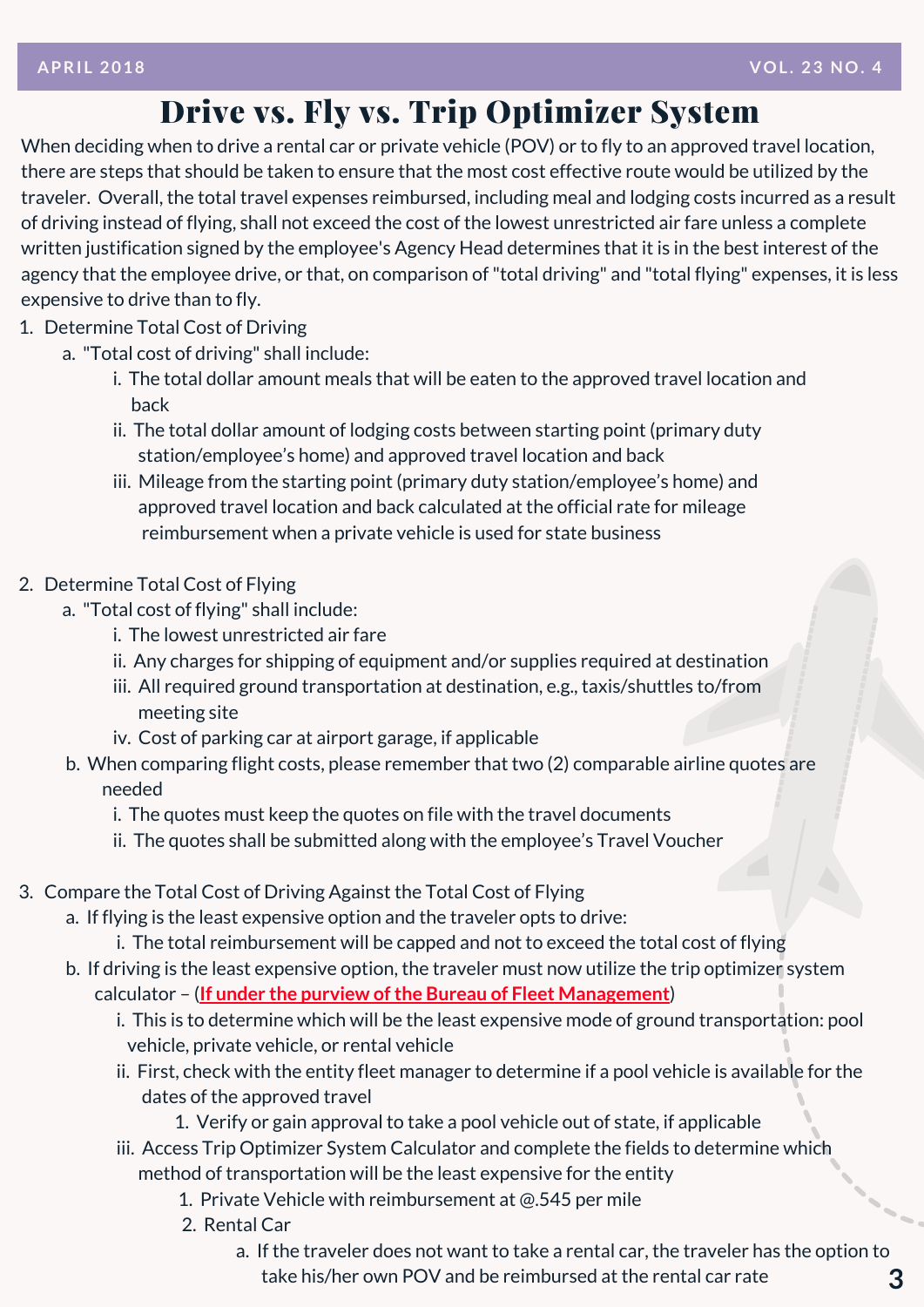#### Bureau of Fleet Management Update



The Bureau of Fleet Management would like to remind all agencies that if you are planning to purchase vehicles in the next fiscal year, your fleet data must be up to date in MAGIC. House Bill 938, section (10), as signed by the Governor, states the following:

*No requests authorized under subsections* (3) *and* (9) *of this section shall be approved by the Bureau of Fleet Management if the requesting agency has not properly maintained in the fleet/asset reporting system all information required by the Bureau of Fleet Management. Agenciesshall correct any inadequacies or discrepanciesin the system noted by the Bureau of Fleet Management before the bureau may approve any requests.*

This information can now be found in a report in MAGIC. The report can be accessed at ZPM\_ASSET\_FLEET. If you have any questions or need assistance please feel free to contact Billy Beard at billy.beard@dfa.ms.gov or Carlos Galloway at [carlos.galloway@dfa.ms.gov.](http://www.dfa.ms.gov/media/1567/travelcardprogramcoordinatordesignation.pdf)

**COMING** 

# SOON

The Bureau of Fleet Management, in conjunction with MMRS, will be offering a Certified Fleet Manager program. This program was [recommended](https://www.ms.gov/dfa/contract_bid_search/Contract) by PEER in their latest review of BFM. All agencies will be required to have at least one certified employee. More details will be coming soon. Keep watching your Purchasing Notes.

The Tires & Tubes contracts have all been extended for another year. Current pricing is now available at [https://www.ms.gov/dfa/c](https://www.ms.gov/dfa/contract_bid_search/Contract) ontract\_bid\_search/Contr act.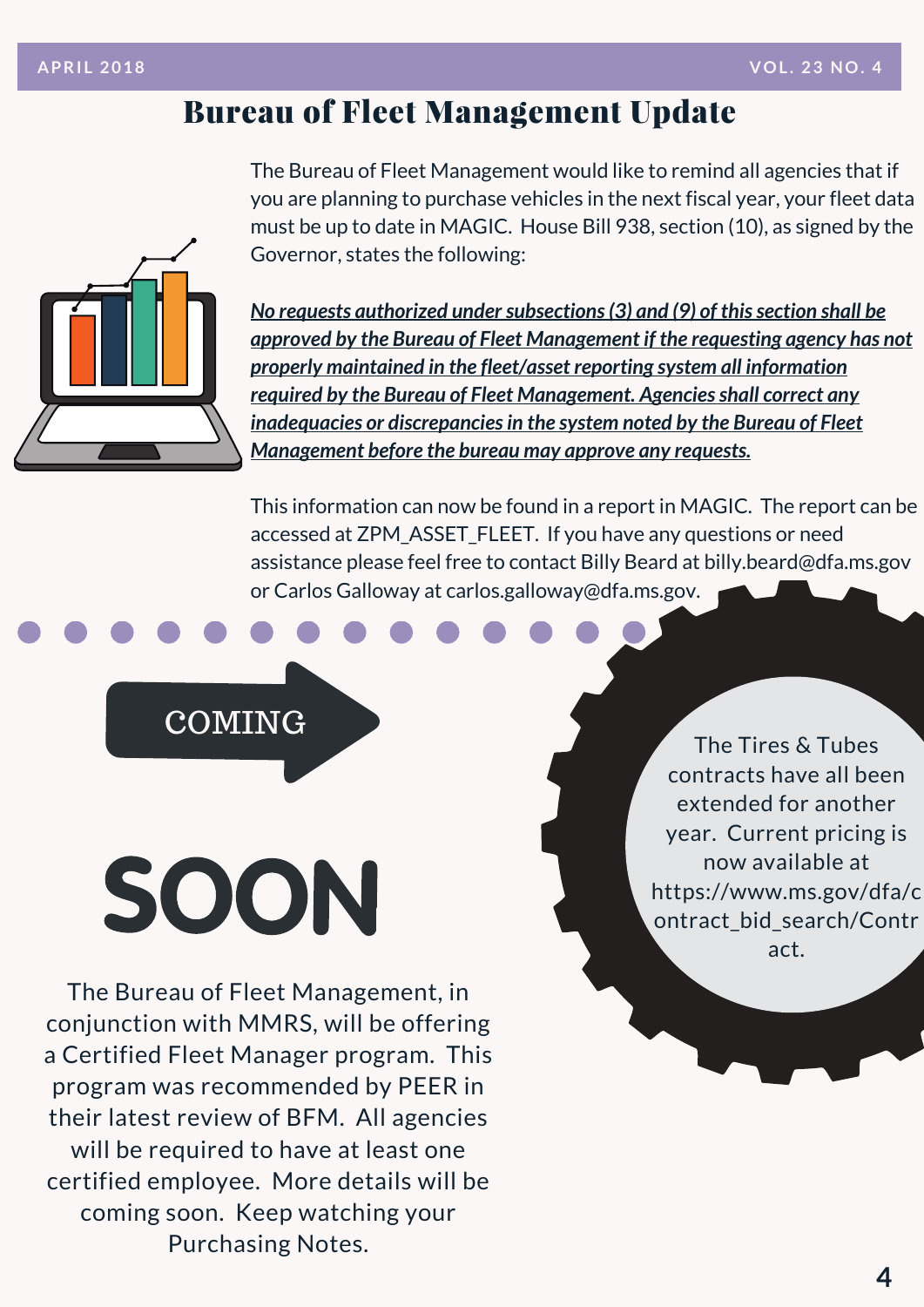#### E-Waivers and Trip Optimizer System

The Trip Optimizer System has been in place since July 1, 2017. Most state agencies have met with Enterprise and [established](http://www.dfa.ms.gov/media/1567/travelcardprogramcoordinatordesignation.pdf) plans for their travelers. Some agencies have eWaivers approved through June 30, 2018. Those agencies should be meeting with Enterprise in the next few months to establish a plan, for those travelers that received eWaivers for the past year. It may be that some travelers have a need for monthly or long tern rental of vehicles. Please be advised, eWaivers will not be continued into 2018, unless the agency can prove that there is no advantage or cost savings by using a rental car company.



### Advertisements and MPTAP

In accordance with the State of MS Procurement Manual Section 31.106.05 and Section 31-7- 13 of the MS Code, Annotated, every procurement in excess of \$50,000 must be publicized.

- (1) In a newspaper published in the county or municipality in which the agency is located or a newspaper of statewide general circulation;
- (2) By submitting notice to be published to Mississippi Procurement Technical Assistance Program (MPTAP) on the same day that the notice is submitted to the newspaper
- (3) **This applies to both State Agencies and Governing Authorities**

Section 31-7-13(c)(i), Mississippi Code of 1972, Annotated, states,"On the same date that the notice is submitted to the newspaper for publication, the agency or governing authority

involved shall mail written notice to, or provide electronic notification to the main office of the Mississippi Procurement Technical Assistance Program that contains the same information as that in the published notice."

Agencies which utilize the MAGIC system to publicize the Invitation for Bids shall be deemed in compliance with this provision by ensuring that the start date of the RFx corresponds with the first date of advertisement in the newspaper.

If you are a part of an entity that does not utilize MAGIC and you have questions about MPTAP Program, please contact the program office at 601-359-3448 or visit the website at [http://www.mscpc.com/.](http://www.mscpc.com/)